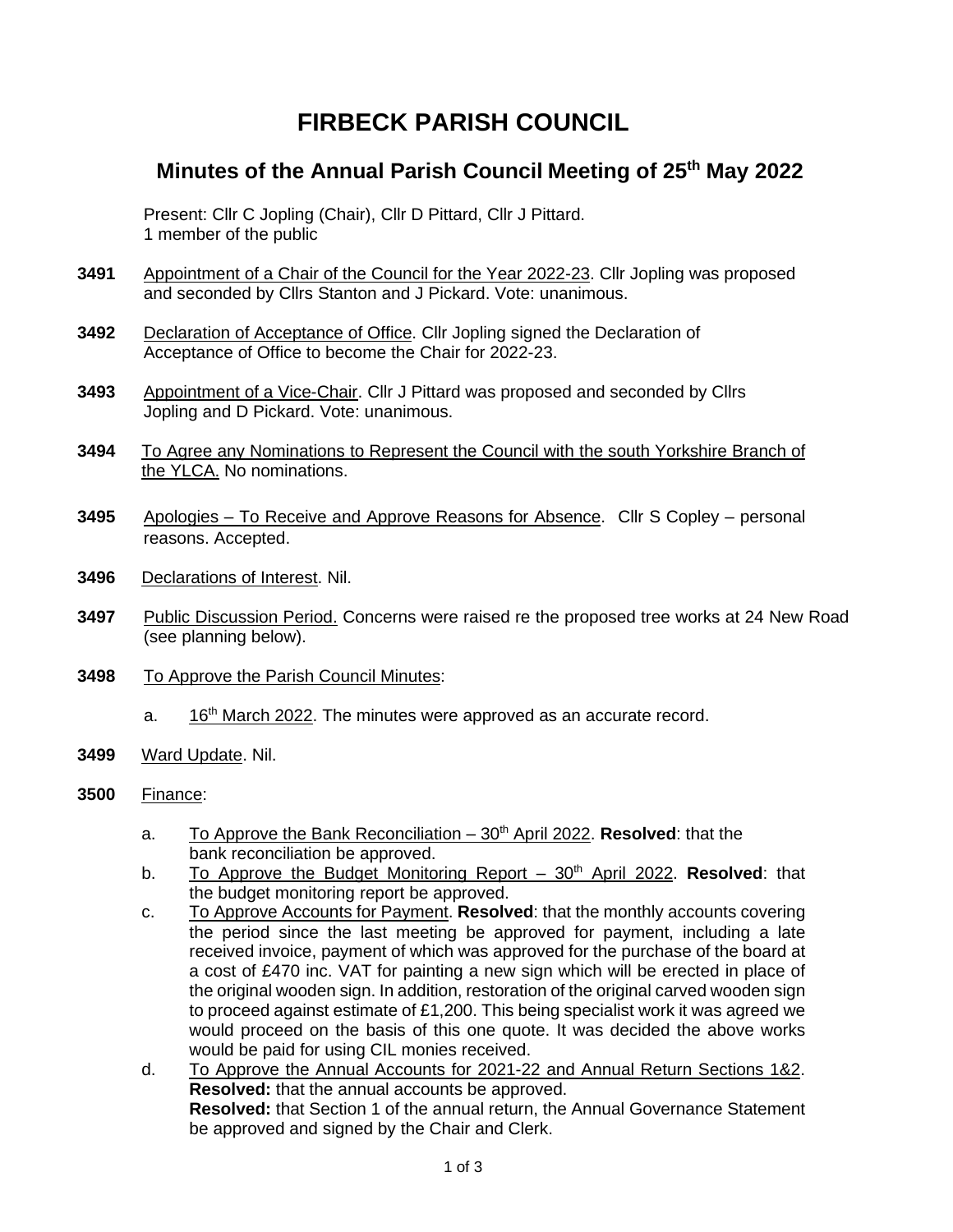**Resolved:** that Section 2 of the annual return, the Annual Accounting Statements, be approved and signed by the Chair and Clerk

- e. To Receive a Report from the Internal Auditor. Members received the report from the internal auditor – no issues were raised.
- f. To Agree Exemption from External Audit. **Resolved:** that the council, due to its level of turnover, qualified to be exempt from external audit.

## **3501** Updates on Current/Ongoing Issues

- a. Verges/Grass Maintenance and General Street Scene. It was decided to seek the help of a professional to draw up plans for the verges on Kidd Lane and near the village sign, with the costs being met from CIL monies received.
- b. Costings for Second Defibrillator in Phone Box and Interim Use. Nothing significant to report.
- c. 'I Love Firbeck' Project update. Firbeck had been entered into the Britain-in-Bloom contest and judging was to be held in July (date to be confirmed). A village litter picks had taken place in April, with further picks planned for May and June.
- d. Councillor Roles and Responsibilities. Nothing significant to report.
- e. Wooden Village Sign Maintenance. Painting had started, and restoration costings were expected to be c.£1.2k (see above).

## **3502** Planning

a. To Consider the Following Planning Applications:

i. RB2022/0492 - Demolition of part of existing garage and replacement of hipped & flat roof with gable roof including increasing the roof height & dormer window and first floor balcony to front 1 Park Hill Drive Firbeck. No comments ii. RB2022/0553 – Two storey side extension 36 New Road Firbeck. Concerns re possible parking issues were raised due to likely increased street parking resulting from this development.

ADDITIONAL PLANNING APPLICATIONS NOT ON AGENDA

iii. RB2022/0776 - Erection of detached garage 1 Princes Plantation New Road Firbeck. No comments.

iv. RB2022/0808 - Application to remove a lime tree protected by Tree Preservation Order No. 5 1977 24 New Road Firbeck. The members objected to this application in the strongest possible terms, as this tree was protected (like others in the village) due their historical significance, immense landscape value and potential for precedents being set if permission were given. The tree is only just recovering from previous, excessive, work, and presents no risk to either public or property, and the council therefore sees no justification for the removal of this tree.

b. To Note the Following Planning Applications Processed Since the Last Meeting:

RB2021/1801 - Application to vary condition 2 (replace approved drawings) imposed by RB2017/0875 and RB2017/0890 at Firbeck Hall New Road Firbeck – Granted conditionally

ii. RB2021/1905 - Listed Building Consent for internal and external alterations to the previously approved scheme (RB2017/0890) for conversion of the Grade II Listed Firbeck Hall to form 21 No. apartments and the Grade II Listed Stable Block to form 3 No. apartments at Firbeck Hall New Road Firbeck – Granted conditionally